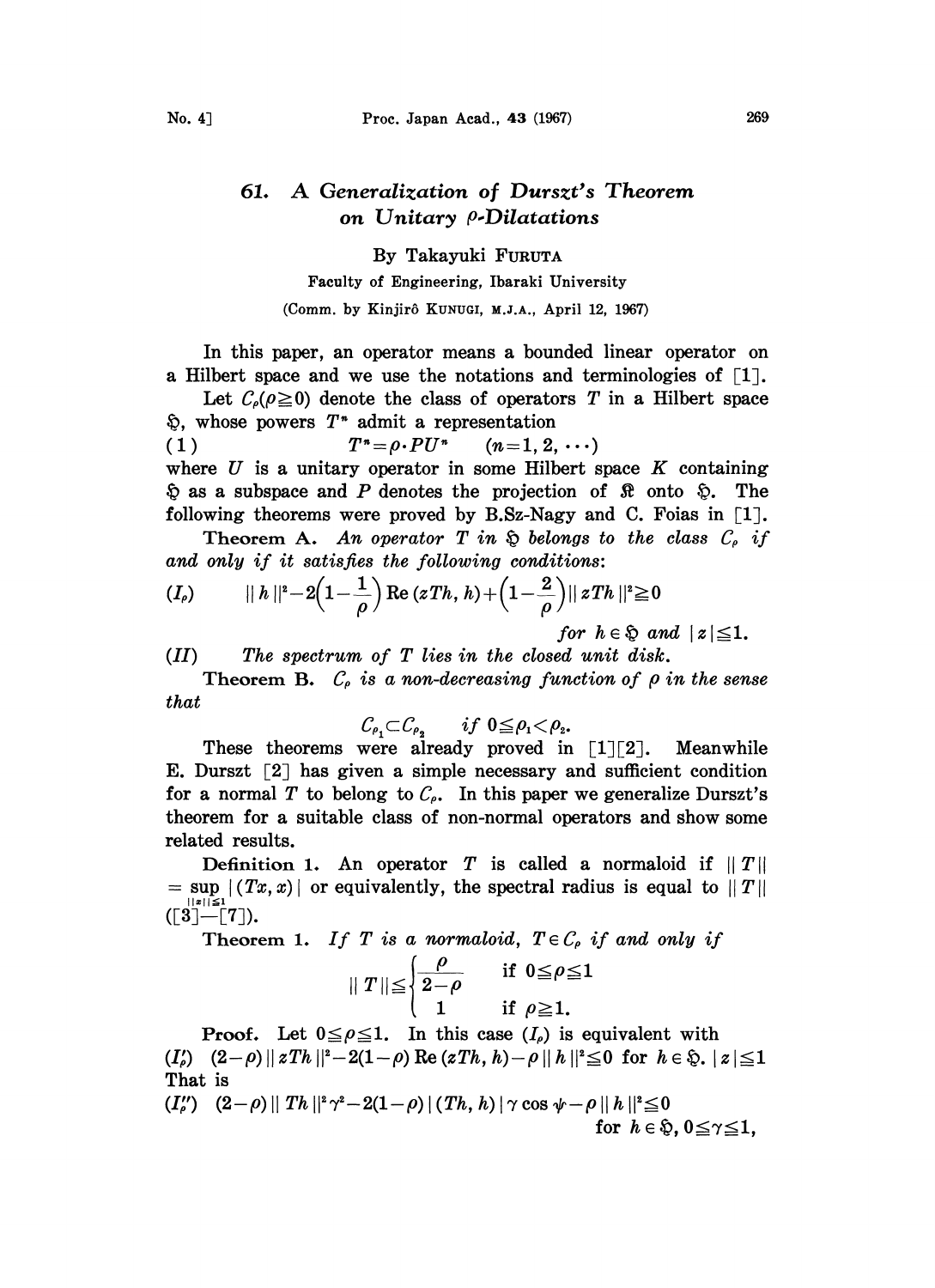270 T. FURUTA Vo]. 43,

where  $z = \gamma e^{i\theta}$ ,  $\psi = \varphi + \theta$ ,  $\varphi$ ; argument of  $(Th, h)$  or equivalently, ( 2 )  $(2-\rho) || Th ||^2 \gamma^2 + 2(1-\rho) || (Th, h) || \gamma - \rho || h ||^2 \leq 0$ for  $h \in \mathfrak{D}$ ,  $0 \leq \gamma \leq 1$ . Since  $T$  is a normaloid, (2) is satisfied if and only if

$$
(2-\rho)\parallel T\parallel^2 \gamma^2+2(1-\rho)\parallel T\parallel \gamma-\rho\leqq 0 \quad \text{for } 0\leqq \gamma\leqq 1
$$
  
( $\parallel T\parallel \gamma+1$ ){ $(2-\rho)\parallel T\parallel \gamma-\rho$ } $\leqq 0 \quad \text{for } 0\leqq \gamma\leqq 1.$ 

Hence

$$
\|T\|\gamma {\leq} \frac{\rho}{2-\rho} \quad \text{for } 0{\leq} \gamma {\leq} 1.
$$

Consequently,

$$
(3) \t\t\t ||T|| \leq \frac{\rho}{2-\rho}.
$$

Therefore (3) is equivalent with  $(I_o)$  for  $0 \le \rho \le 1$  if T is a normaloid. Now for a normaloid T, the spectral radius is equal to  $||T||$ , so (II) is true if and only if  $||T|| \leq 1$ , consequently  $T \in \mathcal{C}_{\rho}$  if and only if (3) holds.

If  $\rho \geq 1$ , by the same argument (*II*) holds if and only if  $||T|| \leq 1$ . By the fact that  $C_1$  consists of the contractions exactly and the monotonity of  $C_{\rho}$  given in Theorem B, we have  $T \in C_{\rho}$  for  $\rho \ge 1$  if and only if  $||T|| \le 1$ . q.e.d. and only if  $||T|| \leq 1$ .

Since a hyponormal operator, and hence a normal operator is a normaloid  $([6][7])$ , Theorem 1 gives a generalization of Durszt's theorem concerning  $\rho$ -dilatations of operators. For a normaloid  $T$ , there exists an approximate proper value having the absolute value  $||T||$ , so our theorem may be proved along E. Durszt's method, but our proof seems to be somewhat direct.

Theorem 2. Let  $\mathfrak{N}_1$  be a maximal family of permutable normal operators in  $C_1$  and put  $\mathcal{I}_\rho = \mathcal{I}_1 \cap C_\rho$ , then the family normal operators in  $C_1$  and put  $J\iota_\rho=J\iota_1\cap C_\rho$ , then the faming  $G=\{\mathcal{J}\rho, \, 0\leq \rho\leq 1\}$  forms a commutative semi-group with unit  $\mathcal{J}\iota_1$ .

**Proof.** If  $T_i$  belongs to  $\mathcal{I}_{\rho_i}(i=1, 2)$  respectively,

then 
$$
||T_i|| \leq \frac{\rho_i}{2-\rho_i} (i=1, 2)
$$

so we get

$$
(4) \t\t || T_1T_2|| \leq || T_1|| \t || T_2|| \leq \frac{\rho_1}{2-\rho_1} \cdot \frac{\rho_2}{2-\rho_2}.
$$

Since  $T_1$ ,  $T_2$  are permutable normal operators, they are double permutable i.e.  $T_1T_2^* = T_2^*T_1$ ,  $T_1^*T_2 = T_2T_1^*$ , so  $T_1T_2$  is normal ([8][9]), consequently by (4)

$$
T_1T_2\in\mathfrak{N}\frac{\rho_1\rho_2}{1+(1-\rho_1)(1-\rho_2)}.
$$

We notice that

$$
\frac{\rho_{1}\rho_{2}}{1+(1-\rho_{1})(1-\rho_{2})}\leqq\rho_{1}\rho_{2}\leqq\mathrm{Min}\hspace{0.1cm}\left[\hspace{0.1cm}\rho_{1},\,\rho_{2}\right]\leqq1
$$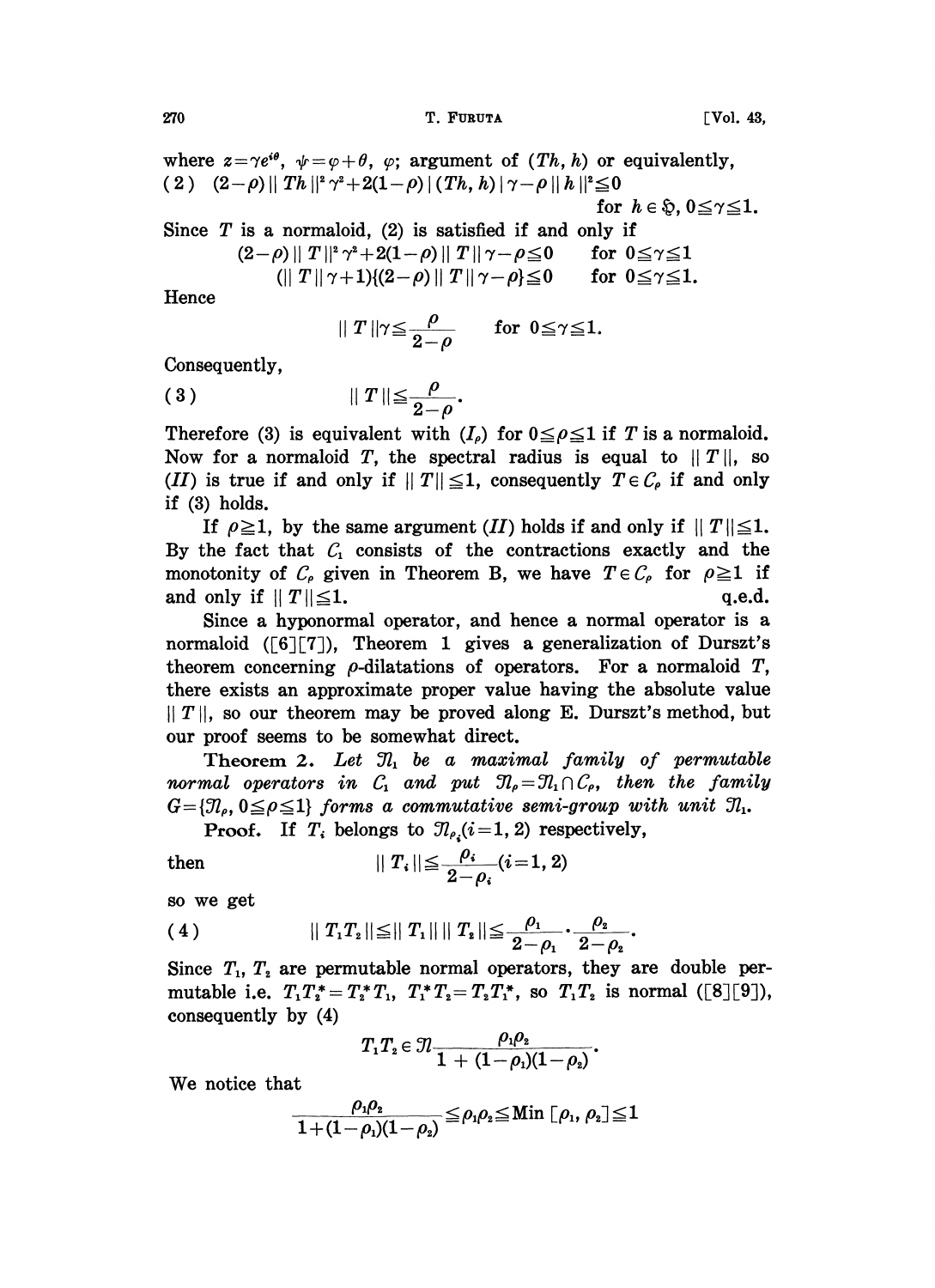No. 4] Generalization of Durszt's Theorem 271

Hence we may define a product of  $\mathfrak{N}_{\rho_1}, \mathfrak{N}_{\rho_2}$  by

$$
\mathcal{I}_{\rho_1} \cdot \mathcal{I}_{\rho_2} = \mathcal{I}_1 \frac{\rho_1 \rho_2}{1 + (1 - \rho_1)(1 - \rho_2)}
$$

This product clearly satisfies the commutative law and associative law and has  $\mathcal{I}_1$  as a unit. That is

$$
J_{\ell_{\rho_1}} \cdot J_{\ell_{\rho_2}} = J_{\ell} \frac{1}{1 + (1 - \rho_1)(1 - \rho_2)}.
$$
  
uct clearly satisfies the commutative law and as  $\mathcal{I}_1$  as a unit. That is  

$$
\mathcal{I}_{\rho_1} \cdot \mathcal{I}_{\rho_2} = \mathcal{I}_{\rho_2} \cdot \mathcal{I}_{\rho_1} \qquad \mathcal{I}_{\rho_1} \cdot (\mathcal{I}_{\rho_2} \cdot \mathcal{I}_{\rho_3}) = (\mathcal{I}_{\rho_1} \cdot \mathcal{I}_{\rho_2}) \mathcal{I}_{\rho_3}
$$

$$
\mathcal{I}_1 \cdot \mathcal{I}_{\rho} = \mathcal{I}_{\rho} \cdot \mathcal{I}_{\rho_1} = \mathcal{I}_{\rho}.
$$

It is evident that  $\mathcal{D}_{\rho}(\rho \neq 1)$  has no inverse element.

Denote by A the class of the functions of <sup>a</sup> complex variable such that

$$
v(z) = \sum_{n=1}^{\infty} a_n z^n \quad \text{with} \quad \sum_{n=1}^{\infty} a_n \leq 1, \qquad a_i \geq 0 \text{ for all } i.
$$

Theorem 3. Let  $u(z) \in A$ , and  $\mathcal{I}_{\rho}$  be the class of Theorem 2. Then  $T_i \in \mathcal{I}_{\rho_i}$  (i=1, 2) implies  $u(T_1T_2) \in \mathcal{I}_{\mathfrak{m}}$  and

$$
\mathfrak{N}_\mathfrak{m}\subset\mathfrak{N}_{\rho_1}\cdot\mathfrak{N}_{\rho_2}\subset\mathfrak{N}_{\rho_1},\,\mathfrak{N}_{\rho_2}\quad where\quad m=\frac{2u\left(\dfrac{\rho_1}{2-\rho_1}\cdot\dfrac{\rho_2}{2-\rho_2}\right)}{1+u\left(\dfrac{\rho_1}{2-\rho_1}\cdot\dfrac{\rho_2}{2-\rho_2}\right)}.
$$

**Proof.** By the same reason in the proof of Theorem 2,  $u(T_1T_2)$  $=\sum_{i=1}^{\infty} a_n (T_1T_2)^n$  is a normal operator, so

$$
|| u(T_1T_2)|| \leq \sum_{1}^{\infty} |a_n| || (T_1T_2)^n || = \sum_{1}^{\infty} a_n || T_1T_2 ||^n
$$
  

$$
\leq \sum_{1}^{\infty} a_n \Big( \frac{\rho_1}{2 - \rho_1} \cdot \frac{\rho_2}{2 - \rho_2} \Big)^n = u \Big( \frac{\rho_1}{2 - \rho_1} \cdot \frac{\rho_2}{2 - \rho_2} \Big) \leq 1
$$

by Theorem 1,

SO

$$
u(T_1T_2) \in \mathcal{I}_m \quad \text{where} \quad m = \frac{2u\left(\frac{\rho_1}{2-\rho_1} \cdot \frac{\rho_2}{2-\rho_2}\right)}{1+u\left(\frac{\rho_1}{2-\rho_1} \cdot \frac{\rho_2}{2-\rho_2}\right)}.
$$

Moreover, let

$$
l=\frac{\rho_1\rho_2}{1+(1-\rho_1)(1-\rho_2)},\qquad p=\frac{\rho_1}{2-\rho_1}\cdot\frac{\rho_2}{2-\rho_2},\\ l-m=\frac{l+lu(p)-2u(p)}{1+u(p)}=\frac{l-(2-l)u(p)}{1+u(p)}.
$$

The denominator of right hand is always positive and numerator is equal to

and to

\n
$$
l - (2 - l)u(p) = l - \frac{2}{1 + p} \sum_{1}^{\infty} a_n p^n = l - \frac{2p}{1 + p} \sum_{1}^{\infty} a_n p^{n-1} = l - l \sum_{1}^{\infty} a_n p^{n-1}
$$
\n
$$
\geq l - l \sum_{1}^{\infty} a_n \geq 0 \quad \text{therefore} \quad l \geq m.
$$

By virtue of Theorem B,

$$
\mathcal{R}_{\mathbf{m}} \subset \mathcal{R}_{\rho_1} \cdot \mathcal{R}_{\rho_2} \subset \mathcal{R}_{\rho_1}, \, \mathcal{R}_{\rho_2}.
$$
 q.e.d.